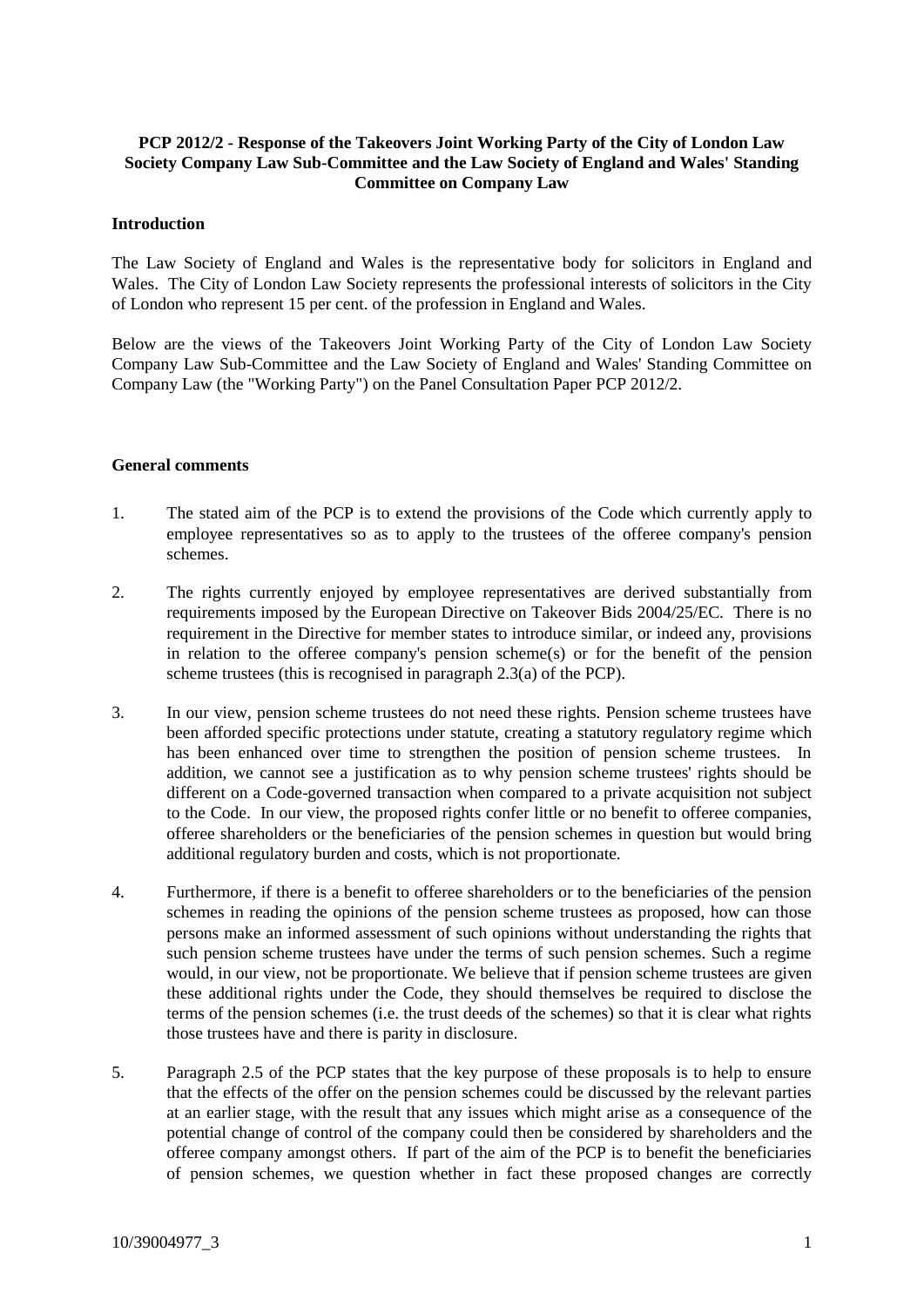targeted. They are more likely to serve to benefit the community of advisers to pension trustees (financial and legal) instead. Indeed, in adding further regulation and "protection" to pension schemes and therefore further regulatory burden and cost, the proposals along with other "protections" might add a cost which is ultimately passed onto the beneficiaries of the pension schemes and shareholders in the companies concerned (a point which the Kay review has commented on and criticised).

- 6. The impact of an offer on the pension scheme falls into two broad categories:
	- (a) the impact of the offer on benefit accrual under the scheme, for example whether or not the offeror intends to change or cease benefits ("**benefit impacts**"); and
	- (b) in the case of a defined benefit scheme, the impact of the financing of the offer on the creditworthiness of the target company and, in particular, the trustees' position as creditor of the target and its subsidiaries in relation to any deficit in the funding of the benefits ("**creditor impacts**").

It is clear from the PCP that it is envisaged that the discussions would involve discussions as to both (a) and (b) but the draft Code additions seem aimed only at (a).

- 7. To the extent that the intention is to cover creditor impacts (ie (b)), we question the fundamental basis of the consultation. The Code is designed principally to protect shareholders in the offeree companies by ensuring that they are treated fairly, they have the opportunity to decide on the merits of the bid and that they are afforded equivalent treatment by an offeror. We question whether it is within the remit of the Code, or indeed the Panel, to protect creditors. If the Panel chooses to protect this class of creditor why not others? Why not depositors in takeovers of banks or why not policy holders in takeovers of life assurers or insurance companies? What of holders of unfunded contractual pension rights? We can see that creditor impacts that affect transaction certainty could be relevant to shareholders under the Code but not all creditor impacts have this effect and, for those that do, the existing regime provides suitable protection for trustees. We explain why the existing regime works in paragraph 9 below.
- 8. We think therefore that if any rights are to be extended to the trustees of the offeree company's pension scheme(s), such rights should be limited to rights to comment on benefit impacts.
- 9. Our experience is that where a takeover poses a risk to the creditworthiness of the target in terms of the pension scheme, and where the trustee powers are material to the bid (eg power to set contribution rates such as to reduce the deficit more quickly to mitigate the credit risk), the offeror will typically inform the trustees of the proposals at an early stage with a view to discussing the creditor problem and reaching a suitable agreement with the trustees. The principal reasons for this are:
	- o to give the offeror some certainty as to employer contribution levels under the scheme's deficit recovery plan in the medium term (enabling more accurate pricing); and
	- o where the takeover is being effected by a scheme of arrangement, to avoid the trustees of the pension scheme and/or the scheme members making representations at the court hearing.

So where the pension scheme is "material" to the offeror or the bid (i.e. it affects transaction certainty), the current regime in practice does ensure that trustees are informed of a takeover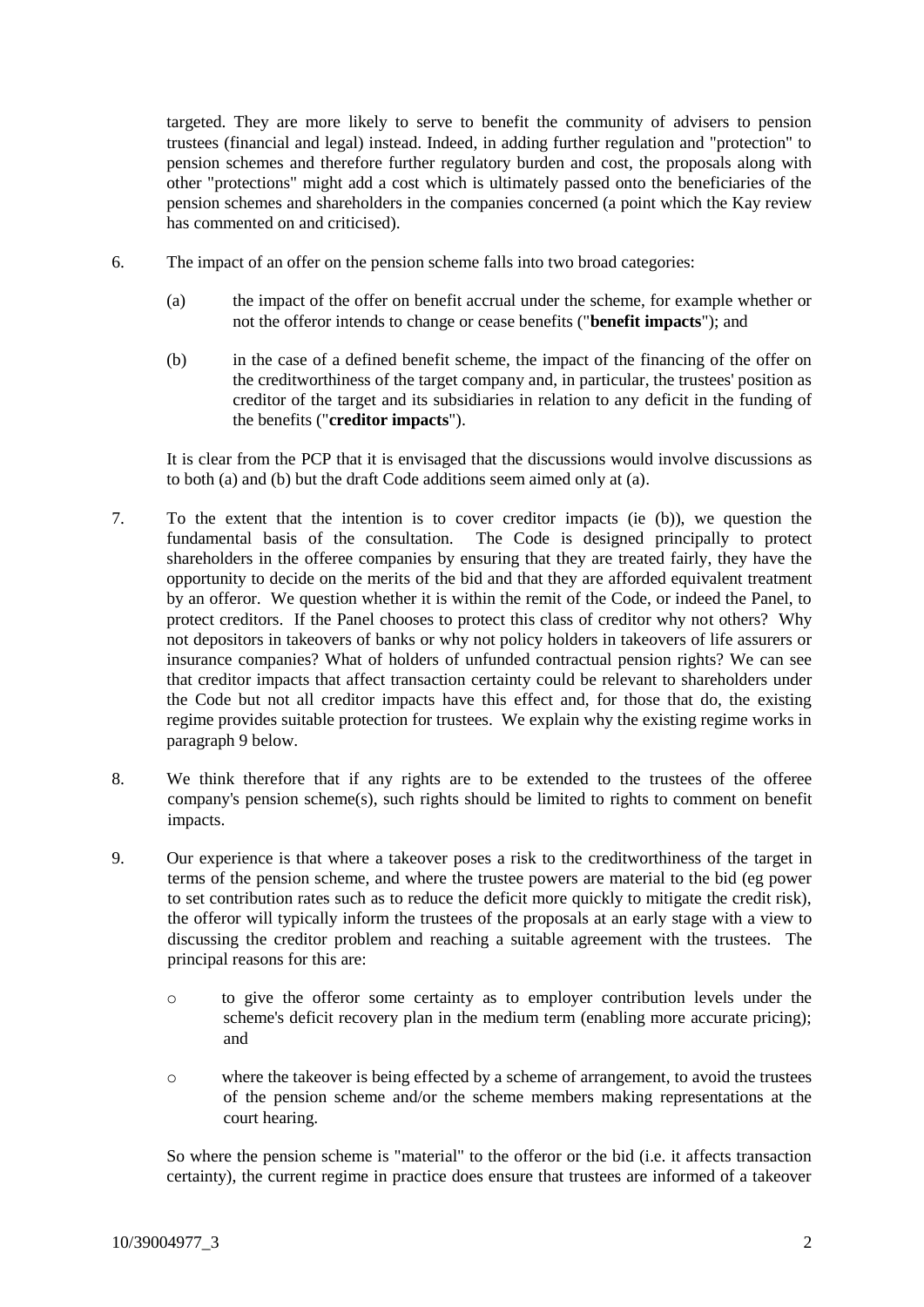early so that the parties can discuss covenant and reach a suitable agreement where appropriate.

Where the pension scheme is not material to the offeror or the bid, the offeror is unlikely to involve the trustees of the scheme. These are situations where the scheme is small enough, or the offeror sufficiently well-funded, that any actions which the trustees might take as creditor do not affect the likelihood that the transaction will proceed. In that situation, we consider that trustees should not be given rights to comment on creditor impacts as this undermines the Code's primary objective of protecting shareholders.

If trustees are given general rights to comment on creditor impacts whether or not they affect transaction certainty, that would seem to be unfair to other creditors of the target who have no rights under the Code. But fundamentally, we would reiterate the point in paragraph 7 above that it is not within the remit of the Code or indeed the Panel to protect creditors.

- 10. Giving formal rights to trustees under the Code around creditor impacts, could also lead to the trustees feeling pressured into taking a more robust approach in their dealings with bidders so as to avoid criticism from members that they did not exercise their rights under the Code in a proper manner.
- 11. The impact on benefits is, in reality, limited to benefit accrual. There are statutory provisions (for instance section 67 of the Pensions Act 1995) and provisions under pension scheme documentation (such as restrictions under scheme's powers of amendment), that largely prevent deferred members' and pensioners' benefits from being reduced unless certain safeguards, (such as obtaining affected members' consents) are complied with. We therefore consider that if any rights are to be extended to the trustees of offeree company's pension schemes, any such rights should only extend to active members (and not deferreds and pensioners) as the rights currently available to employee representatives protect only current employees of the target company.
- 12. If the Code Committee decides not to exclude creditor impact from the proposals, we would suggest suitable clarificatory wording along the lines of:

'the offeror must state its intentions with regard to the future business of the offeree company and explain the long-term commercial justification for the offer. In addition, it must state… (iii) its intentions with regard to the offeree company's pension scheme(s), and **any likely materially detrimental impact of the financing of the offer on funding or deficit recovery plans for any defined benefit pension scheme**;'

### **Responses to the specific questions raised in the PCP**

**Q1 Do you have any comments on the proposed amendments to Rules 24.2(a) and (b) relating to the requirement for an offeror to disclose, among other matters, its intentions with regard to the offeree company's pension scheme(s)?**

We think that the offeror should not have to comment on the impact on the scheme as a creditor of the offeree and the Code should make this clear. On that basis, these proposals should only be introduced insofar as they relate to future benefits of active members and the offeror's intentions to make any changes to those benefits.

**Q2. Do you have any comments on the proposed amendments to Rule 25.2(a) relating to the requirement for the offeree board to include in the offeree board circular its views on,**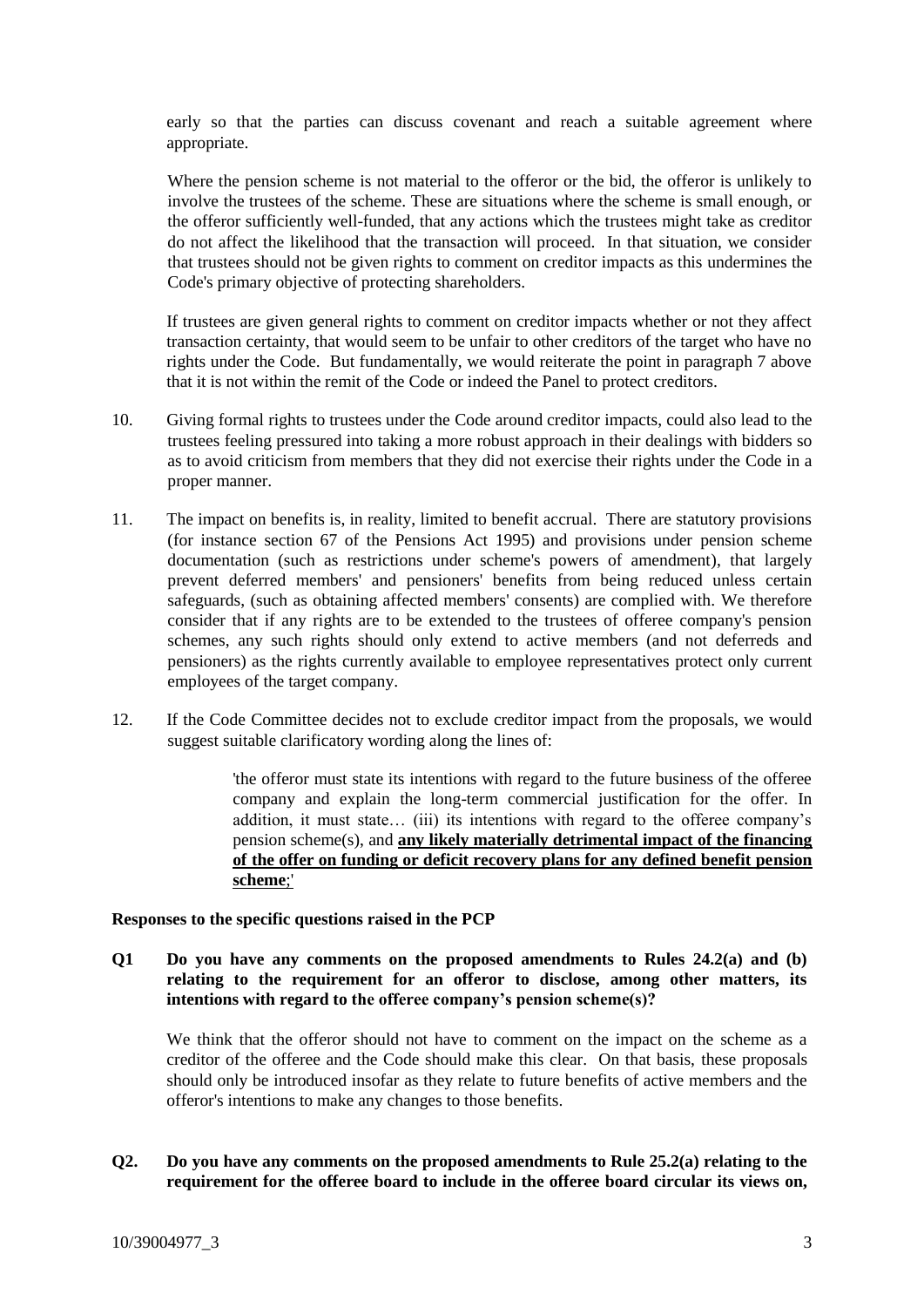## **among other matters, the effects of implementation of the offer on the offeree company's pension scheme(s)?**

We think that the offeree should not have to comment on the impact on the scheme of the bidder being a creditor of the offeree and the Code should make this clear. On that basis, these proposals should only be introduced insofar as they relate to future benefits of active members and the offeror's intentions to make any changes to those benefits.

# **Q3. Do you have any comments on the proposed amendments to Rules 2.12(a), 2.12(b), 24.1, 25.1, 32.1, 32.6(a) and 27.1(b), and to Note 6 on Rule 20.1, in each case relating to the information to be disclosed to the trustees of an offeree company's pensions scheme(s)?**

We agree that the trustees should receive these documents as they may contain statements relating to future benefits. However, these documents will not be sufficient to enable the trustees to ascertain the impact of the takeover on the creditworthiness of the offeree company. This reinforces our argument that creditor impacts should be excluded from the proposals. The documents that the trustees would require in order to comment on creditor impacts are often commercially confidential to the offeror (as they relate to its funding and structure) and there should be no requirement to make these available to the trustees.

# **Q4. Do you have any comments on the proposed amendments to Rule 25.9 (and Note 1 on that Rule) and to Rule 32.6 regarding the rights of the trustees of an offeree company's pension scheme(s) to make known their views on the effects of the offer on the scheme(s)?**

We think that the views which the trustees should be invited to express should be limited to those relating to the impact on future benefits of active members and the offeror's intentions to make any changes to those benefits. There should be a power (though not an obligation) for the offeree to excise any part of the opinion which goes beyond this. The trustees should have no right to comment on the impact on the scheme as creditor of the offeree company and the propsoed changes to the Code should make this clear.

We agree that there is no need for a requirement to be introduced for the offeree to pay the cost incurred by the trustees in obtaining advice to support the information contained in the opinion.

**Q5. Do you have any comments on the proposed amendments to Rule 2.12(d) and to Rule 32.1 regarding the requirement for the trustees of the offeree company's pension scheme(s) to be informed of their rights under the Code to make known the effects of the offer on the scheme(s)? Do you have any comments on the proposed amendment to Rule 19.2 relating to directors' responsibility statements?**

We have no objection to this proposal so long as the opinion is restricted as suggested above.

**Q6. Do you have any comments on the proposed new Rule 24.3(d)(xvi) and new Rule 26.2(i) relating to the requirement for the offer document to include a summary of any agreement between the offeror and the offeree company's employee representatives or the trustees of the offeree company's pension scheme(s) in relation to any of the matters**